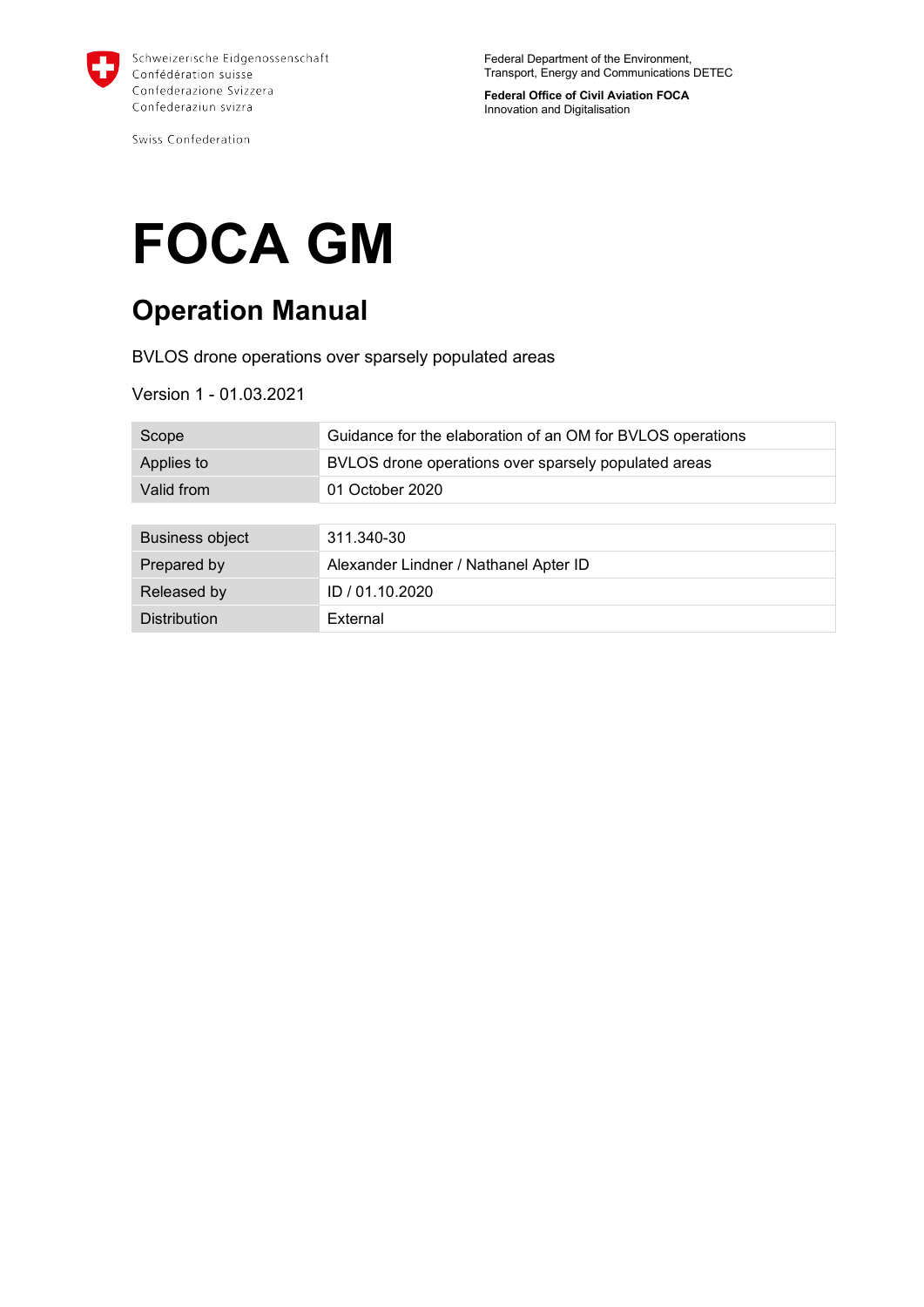# **Table of Contents**

| $\mathbf 0$             |     |  |
|-------------------------|-----|--|
|                         | 0.1 |  |
|                         | 0.2 |  |
|                         | 0.3 |  |
|                         | 0.4 |  |
|                         | 0.5 |  |
| 1                       |     |  |
|                         | 1.1 |  |
|                         | 1.2 |  |
|                         | 1.3 |  |
|                         | 1.4 |  |
| $\mathbf{2}$            |     |  |
|                         | 2.1 |  |
|                         |     |  |
|                         |     |  |
|                         |     |  |
|                         |     |  |
| $\mathbf{3}$            |     |  |
|                         | 3.1 |  |
|                         |     |  |
| $\overline{\mathbf{4}}$ |     |  |
|                         | 4.1 |  |
|                         | 4.2 |  |
|                         | 4.3 |  |
| 5                       |     |  |
|                         |     |  |
|                         |     |  |
|                         |     |  |
|                         |     |  |
|                         |     |  |
|                         | 5.2 |  |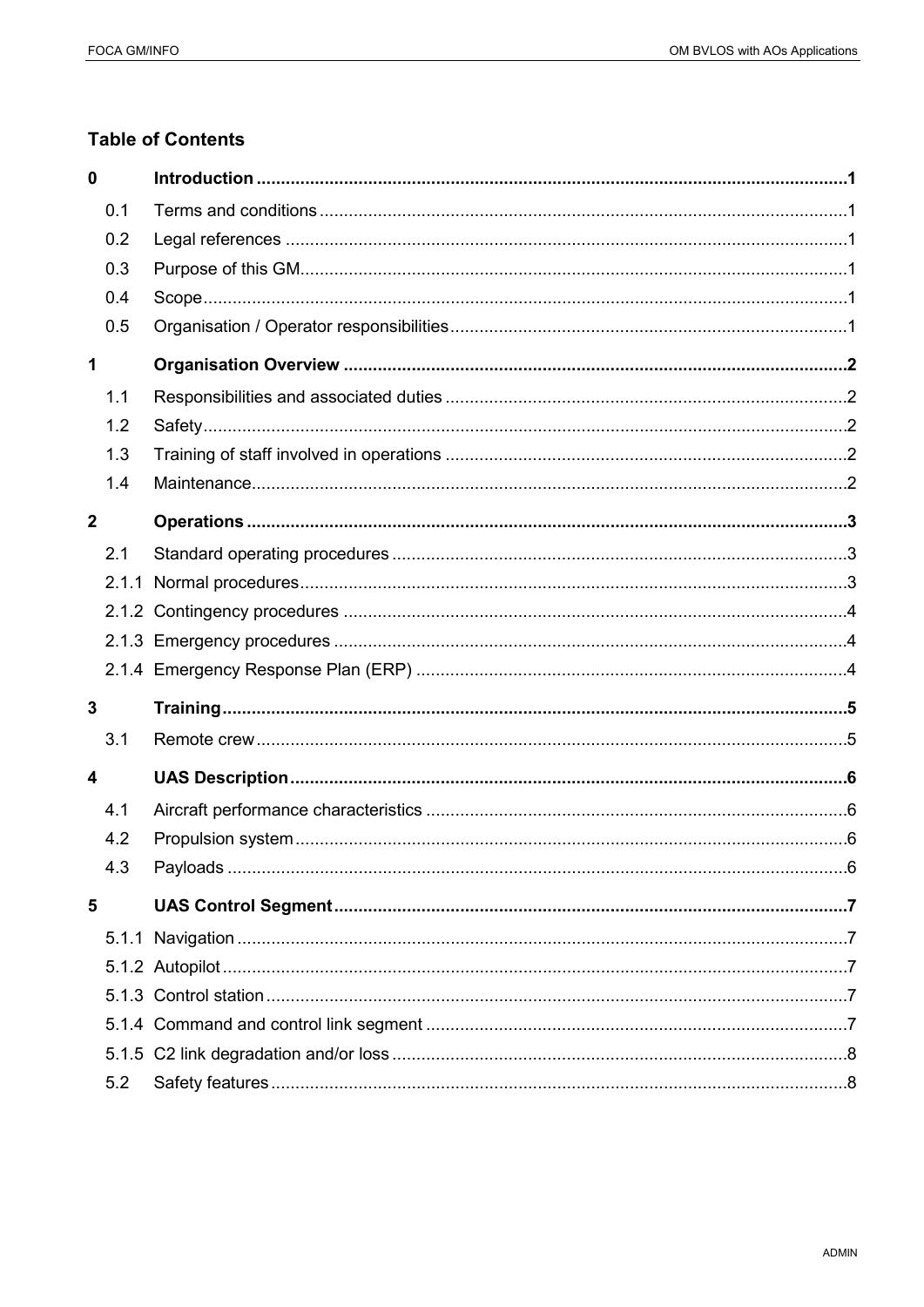# <span id="page-2-0"></span>**0 Introduction**

All Guidance Material (GM) is intended to assist the organisation/operator in administrative matters. The administrative requirements and processes will facilitate liaising with the Federal Office of Civil Aviation (FOCA). It is to be considered a tool for the organisation/operator in order to ease processes of obtaining required authorisations issued by the FOCA. Using the GM will be conducive to establishing compliance with FOCA requirements and will lead through the respective certification or variation process in regard to administrative tasks.

# <span id="page-2-1"></span>**0.1 Terms and conditions**

The use of the male **gender** should be understood to include male and female persons.

The most frequent **abbreviations** used by the **EASA** are listed here: [easa.europa.eu/abbreviations.](http://www.easa.europa.eu/abbreviations)

When used throughout the GM, terms such as 'shall', 'must', 'will', 'may', 'should', 'could', etc. have the meaning defined in the [English Style Guide](https://ec.europa.eu/info/files/english-resources-english-style-guide_en) of the European Commission.

# <span id="page-2-2"></span>**0.2 Legal references**

Art. 17 para. 1 and Art. 18 of the Ordinance on Special Category Aircraft (OSCA) .

# <span id="page-2-3"></span>**0.3 Purpose of this GM**

This GM aims at providing guidelines for the elaboration of an Operation Manual for BVLOS drone operations over sparsely populated areas. This GM is valid for operations of the specific category.

# <span id="page-2-4"></span>**0.4 Scope**

The BVLOS operations shall take place within the limitations defined in the form "Authorisation EVLOS Drone Operation". The operations will be held over sparsely populated areas in uncontrolled airspace at very low levels in BVLOS with visual air risk mitigation using unmanned aircraft up to 3 metres in dimension.

# <span id="page-2-5"></span>**0.5 Organisation / Operator responsibilities**

The applicant bears overall responsibility for the operation. Specifically, the applicant must ensure compliance with all requirements of the standard application procedure as well as any other requirements associated with the authorisation. The applicant may name an employee and instruct the said employee to carry out the operation. Overall responsibility remains with the applicant.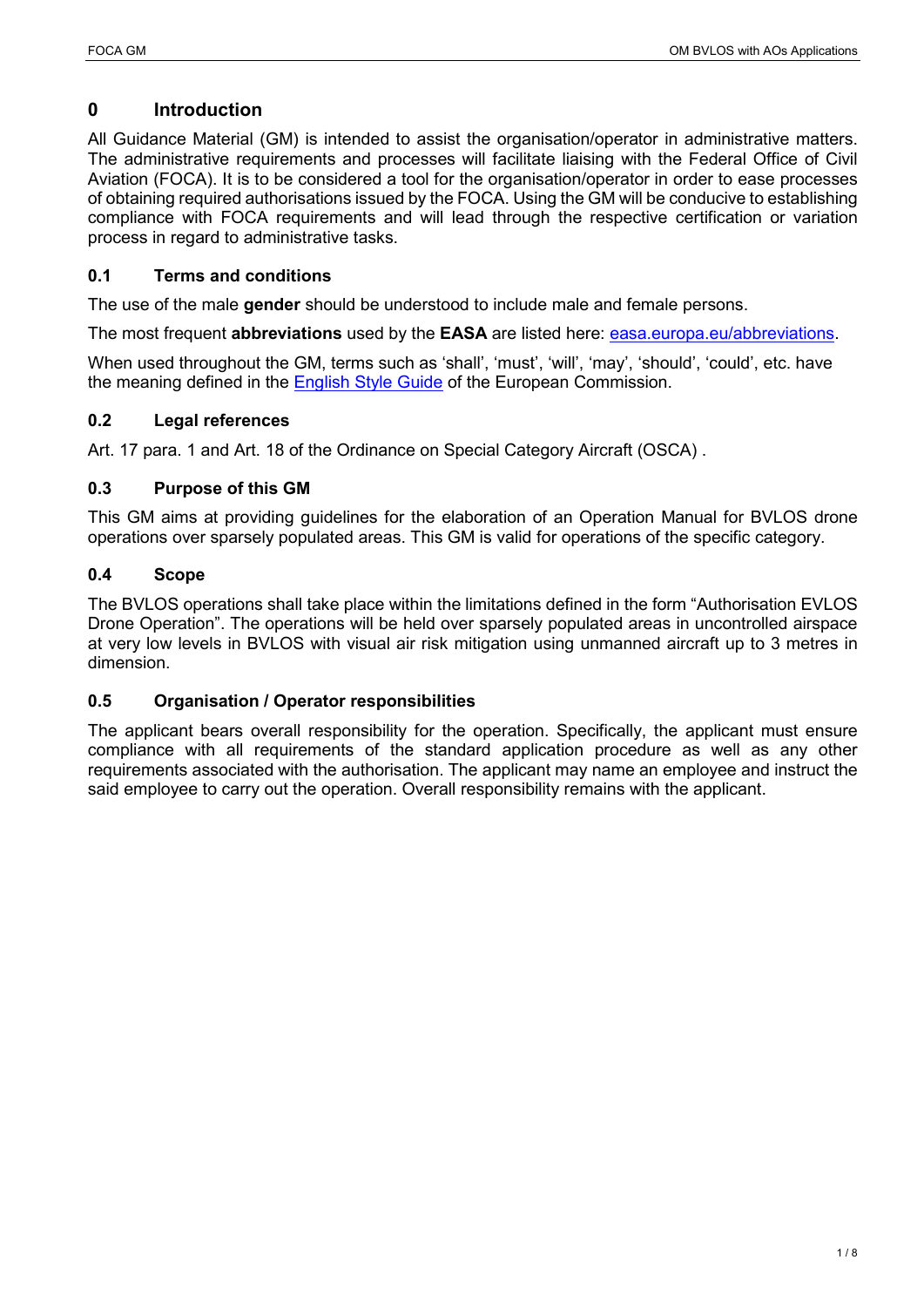# <span id="page-3-0"></span>**1 Organisation overview**

#### <span id="page-3-1"></span>**1.1 Responsibilities and associated duties**

Describe the responsibilities and duties of the UAS operator and personnel, describe all positions and people involved.

# <span id="page-3-2"></span>**1.2 Safety**

Describe how safety is integrated in the organisation. What Safety Management System (SMS) is in place?

# <span id="page-3-3"></span>**1.3 Training of staff involved in operations**

Describe the training to qualify all staff involved in operations.

#### <span id="page-3-4"></span>**1.4 Maintenance**

Describe maintenance instructions and procedures.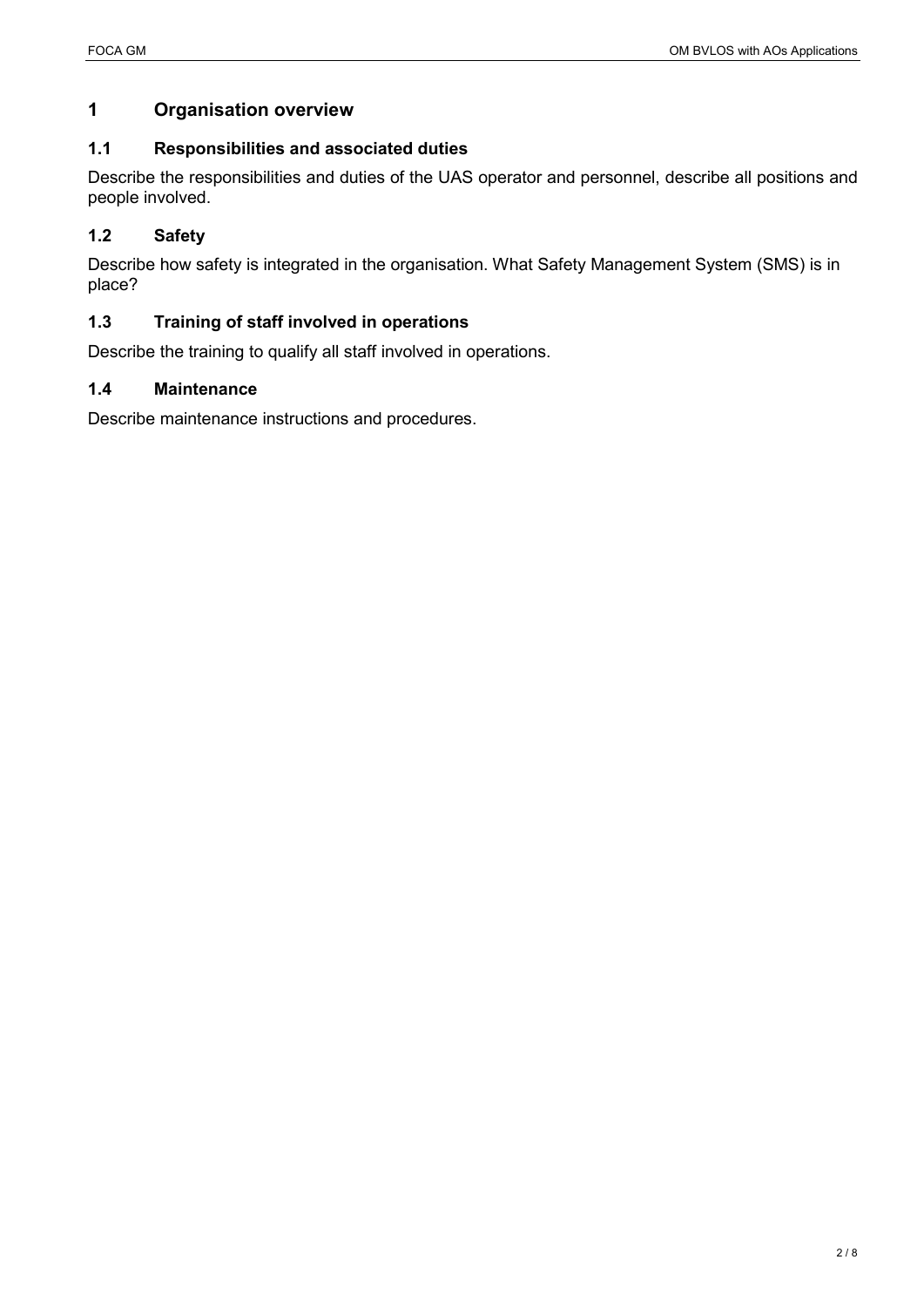# <span id="page-4-0"></span>**2 Operations**

# <span id="page-4-1"></span>**2.1 Standard operating procedures**

Describe the standard operating procedures (SOP) applicable to all operations for which an approval is requested.

Further guidance on the content of checklists can be found here:

[https://www.bazl.admin.ch/dam/bazl/fr/dokumente/Gut\\_zu\\_wissen/Drohnen\\_und\\_Flugmodelle/guidan](https://www.bazl.admin.ch/dam/bazl/fr/dokumente/Gut_zu_wissen/Drohnen_und_Flugmodelle/guidance_material_onsora_oso8_pre_and_postflight_inspections.pdf.download.pdf/Guidance%20Material%20on%20SORA%20OSO%208%20Pre-%20and%20Postflight%20Inspections.pdf) [ce\\_material\\_onsora\\_oso8\\_pre\\_and\\_postflight\\_inspections.pdf.download.pdf/Guidance%20Material%](https://www.bazl.admin.ch/dam/bazl/fr/dokumente/Gut_zu_wissen/Drohnen_und_Flugmodelle/guidance_material_onsora_oso8_pre_and_postflight_inspections.pdf.download.pdf/Guidance%20Material%20on%20SORA%20OSO%208%20Pre-%20and%20Postflight%20Inspections.pdf) [20on%20SORA%20OSO%208%20Pre-%20and%20Postflight%20Inspections.pdf](https://www.bazl.admin.ch/dam/bazl/fr/dokumente/Gut_zu_wissen/Drohnen_und_Flugmodelle/guidance_material_onsora_oso8_pre_and_postflight_inspections.pdf.download.pdf/Guidance%20Material%20on%20SORA%20OSO%208%20Pre-%20and%20Postflight%20Inspections.pdf)

The limitations of the external systems used to support UAS safe operations are defined in an operation manual.

Note: In order to help a proper identification of the procedures related to deterioration of external systems supporting the UAS operation, it is recommended to:

- identify the 'external systems' supporting the operation;
- describe the deterioration modes of these 'external systems' which would prevent maintaining a safe operation of the UAS (e.g. complete loss of GNSS, drift of the GNSS, latency issues, …);
- describe the means put in place to detect the deterioration modes of the external systems/facilities;
- describe the procedure(s) in place once a deterioration mode of one of the external systems/facilities is detected (e.g. activaion of the Emergency Recovery Capability, switch to a manual control…).

# <span id="page-4-2"></span>**2.1.1 Normal procedures**

Normal procedures should cover at a minimum the following points:

- (1) Operation preparation and planning, including the assessment of:
	- a. the area of operation and surrounding area, including the terrain and potential obstacles, potential overflown people groups, potential overfly of critical infrastructure …

Note: A risk assessment of critical infrastructure should be performed in cooperation with the responsible organisation for the infrastructure, as they are most knowledgeable about the threats.

- b. surrounding airspace, including:
	- i. the proximity of restricted zones and potential activities by other airspace user; Includes the assessment of the Daily Airspace Bulletin (DABS):https://www.skybriefing.com/;
	- ii. check the compliance between visibility and planned range for AOs;
	- iii. assess the potential terrain obstruction for AOs;
	- iv. confirm there are no gaps between the zones covered by each of the AOs.
- c. environmental conditions (how to determine the adequacy of the planned UAS operation within defined environmental conditions);
- d. the required remote crew members and their responsibilities;
- e. the required communication procedures among remote crew members and with external parties when needed (e.g. ATC);
- f. the UAS and any other technical means to be used in the operation, including the assessment of their suitability and their fitness (e.g. airworthy condition) and compliance with required performance (e.g. required C2 link performance) for a safe conduct of the intended operation.
- g. compliance with any specific requirement from the relevant authorities in the intended area of operations, including those related to security, privacy, environmental protection, use of RF spectrum, etc.
- (2) Pre-flight inspection procedures, which shall be: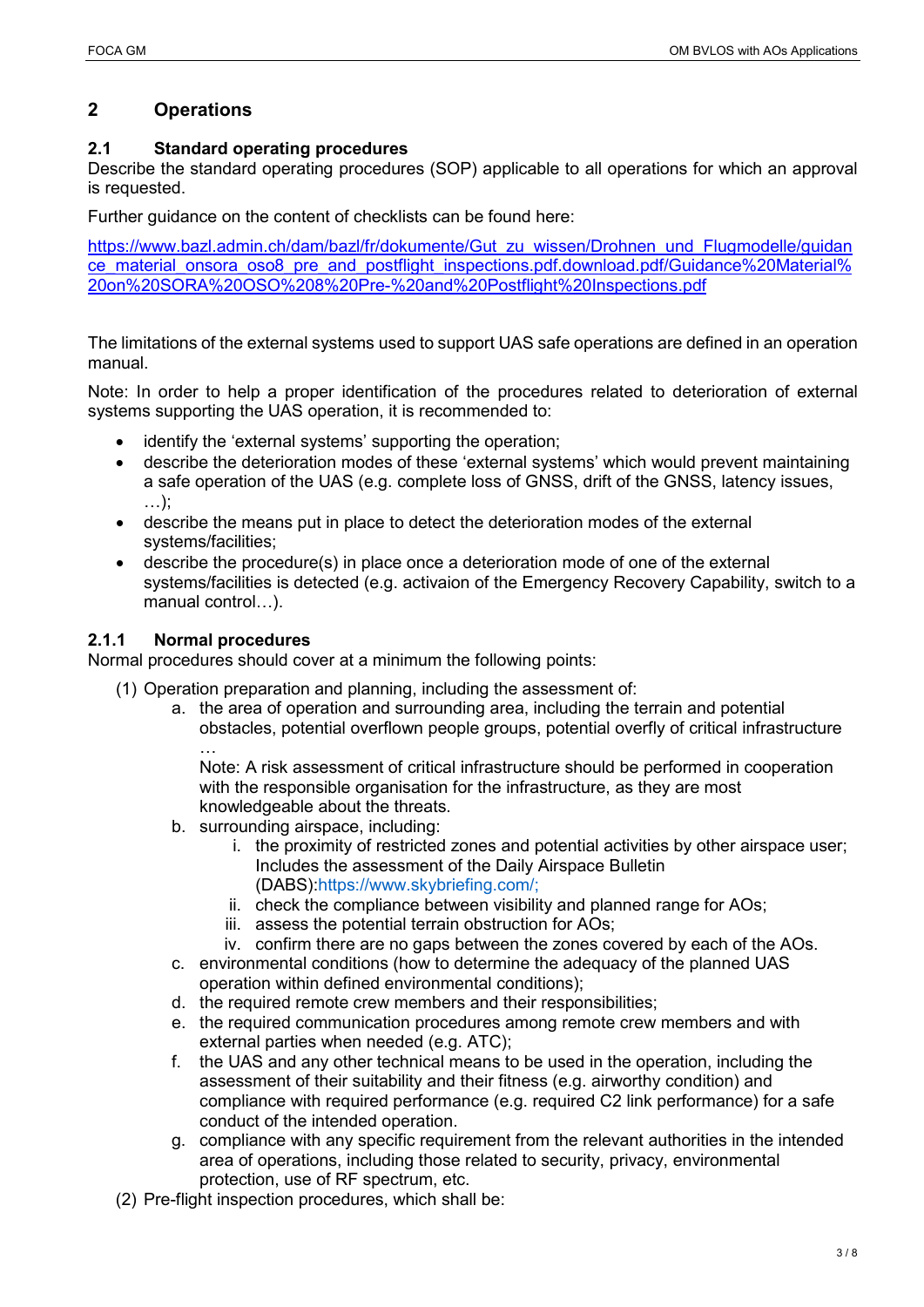- a. performed by the remote flight crew to ensure the UAS is in a condition for safe operation and conforms to the operation manual, and
- b. documented (at least as part of the manufacturer's instructions and requirements).
- (3) Launch & (normal) recovery procedures.
- (4) (Normal) In-flight procedures (including those to ensure that the UA remains within the "flight geography" volume).
- (5) Post-flight (after recovery) procedures (including the corresponding inspections).
- (6) Detection procedures of potentially conflicting aircraft by Remote Pilot and potential Airspace Observers.

#### <span id="page-5-0"></span>**2.1.2 Contingency procedures**

Contingency procedures should at a minimum contain:

- (1) Procedures to cope with the UA entering the 'containment' area.
- (2) Procedures to cope with adverse operating conditions (e.g. what to do in case ice is encountered during the operation, when the operation is not approved for icy conditions)
- (3) Procedures to cope with the deterioration of external systems supporting the operation.
- (4) De-confliction scheme, i.e. the criteria that will be applied for the decision to avoid incoming traffic. In cases where the detection is performed by UA AOs, the phraseology to be used should be described.
- (5) Avoidance manoeuvres may rely on performing a rapid descent to a safe altitude, or an immediate rapid landing (when a cleared landing space can be verified prior to descent).

#### <span id="page-5-1"></span>**2.1.3 Emergency procedures**

Emergency procedures to cope with emergency situations (where there is a loss of control of the operation that cannot be recovered), including at a minimum:

- (1) Procedures to avoid or, at least minimise, harm to third parties in the air or on the ground. With regard to the air risk, an avoidance strategy to minimise the collision risk with another airspace user (in particular, an aircraft with people on board) shall be included.
- (2) Procedures for the emergency recovery of the UA (e.g. land immediately, termination of the flight with FTS or controlled crash/splash …).

#### <span id="page-5-2"></span>**2.1.4 Emergency response plan (ERP)**

The ERP addresses situations involving:

- o injured people;
- o fire or explosion of a battery;
- o fly-away cases.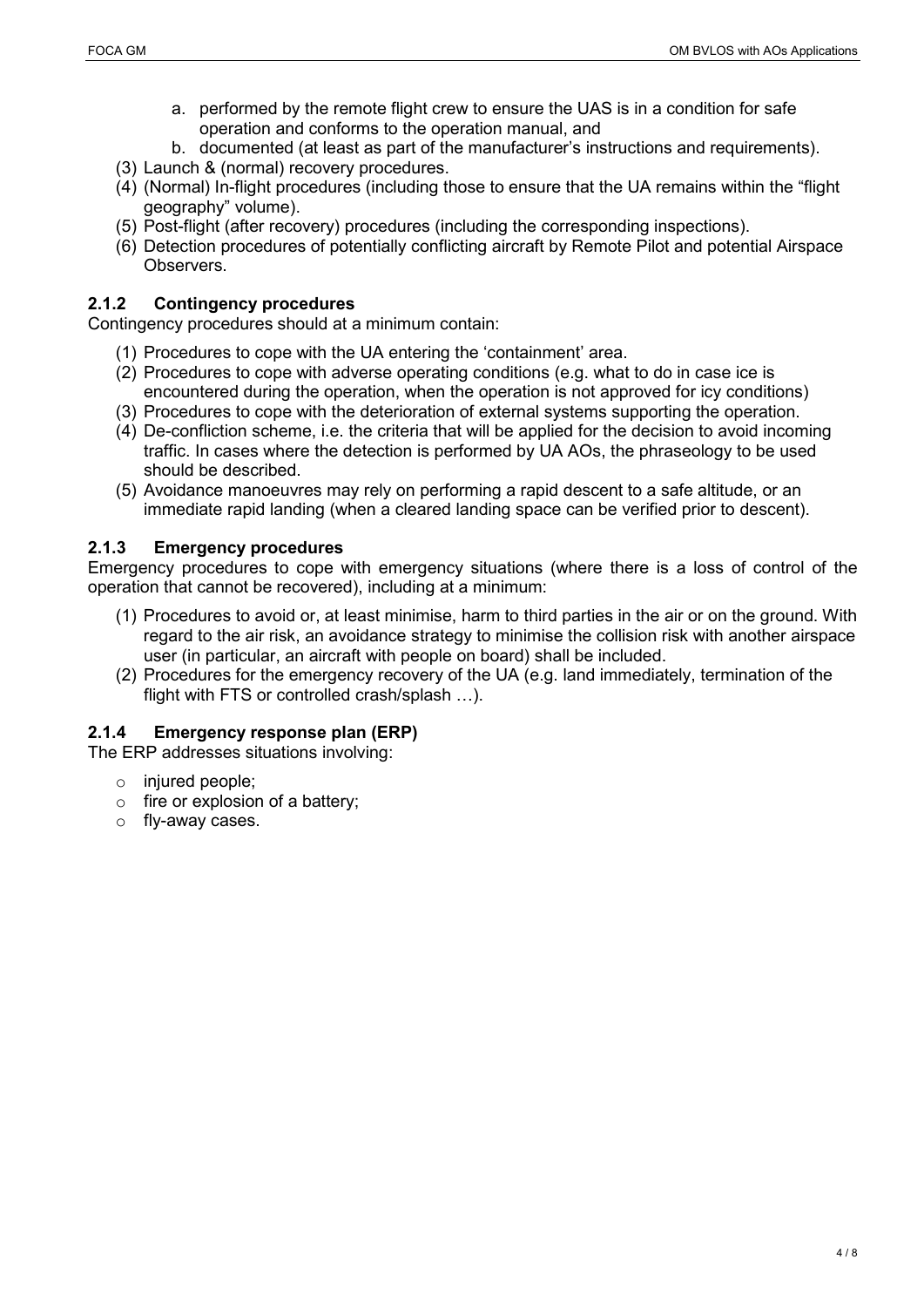# <span id="page-6-0"></span>**3 Training**

# <span id="page-6-1"></span>**3.1 Remote crew**

Brief description of the processes and procedures that the operator uses to develop and maintain the necessary competence for all staff involved in operations. Provide a reference to the applicable training program(s) for all staff involved in operations. This might simply be a reference to the program as required by regulation or, if the operator has developed a specific program, a reference to the operator's training program.

Description of the processes and procedures that the operator uses to recruit and qualify all staff involved in operations. In particular, there should be a description of the licensing and rating requirements for remote operators (if any) or, if a license is not required, how their qualification is carried out.

Describe which processes and procedures the operator uses to ensure that the remote operators (if any) or other operational staff acquire and maintain the required currency to execute the various types of duties.

Describe the crew training to avoid misunderstandings when communicating and to provide support and monitoring.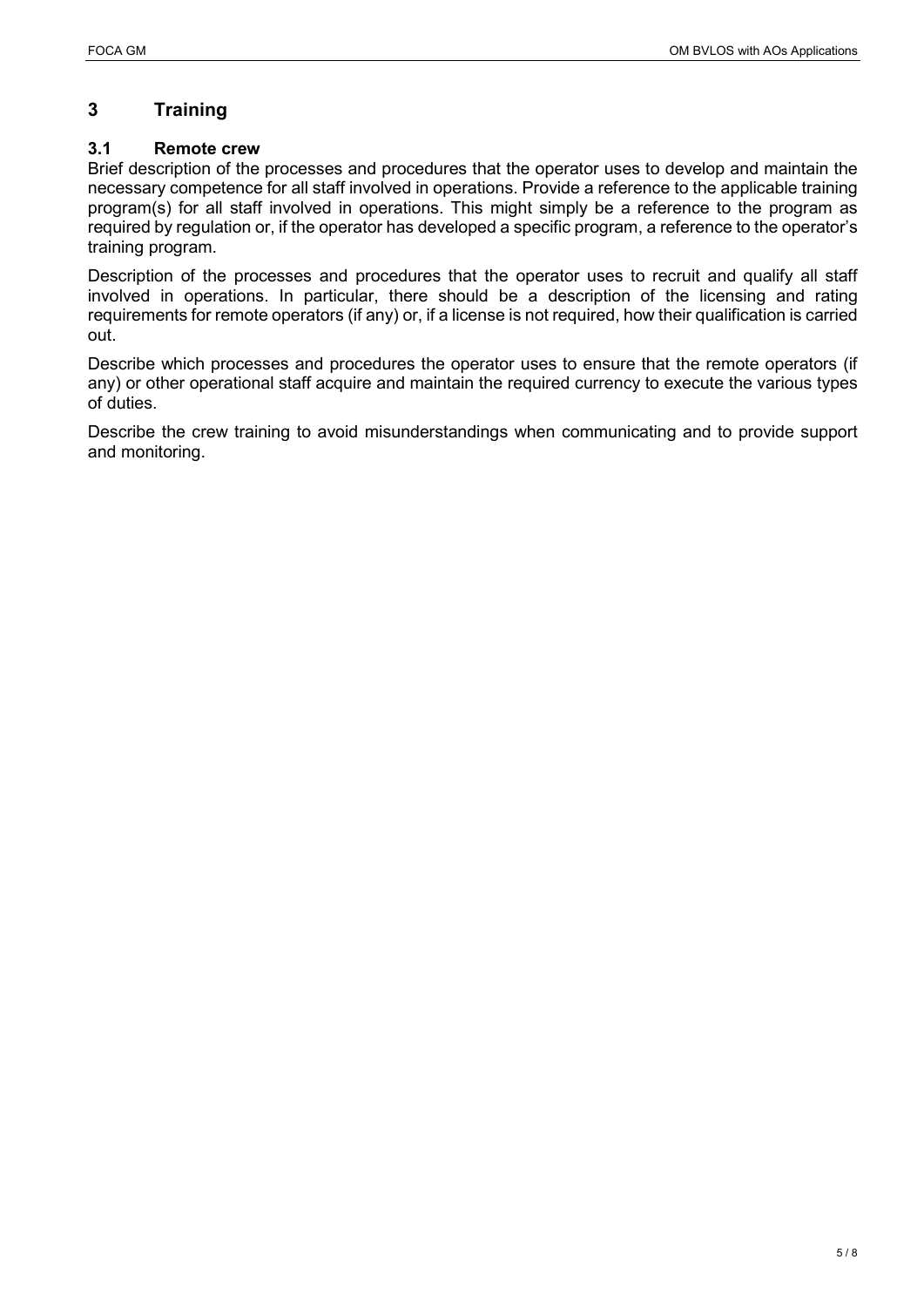# <span id="page-7-0"></span>**4 UAS description**

Describe in detail the physical characteristics of the aircraft (mass, center-of-mass, dimensions, etc.). Include photos, diagrams and schematics whenever necessary to support the description of the UA.

#### <span id="page-7-1"></span>**4.1 Aircraft performance characteristics**

Describe the performance of the aircraft within the proposed flight envelope.

Specifically, address at a minimum the following items:

- a) maximum altitude;
- b) maximum endurance;
- c) maximum range:
- d) maximum rate of climb;
- e) maximum rate of descent,
- f) maximum bank angle;
- g) nominal cruising speed;
- h) maximum cruising speed
- i) never exceed airspeed.

#### <span id="page-7-2"></span>**4.2 Propulsion system**

Describe the motors, ESCs and propellers and their ability to provide reliable and sufficient power to take off, climb, and maintain flight at expected mission altitudes.

- a) Provide a high-level description of the electrical distribution architecture. Include items such as regulators, switches, buses, and converters, as necessary.
- b) What type of motor is used?
- c) How many motors are installed?
- d) If a limited life power source such as batteries is used, what is the useful life of the power source during normal and emergency conditions? How was this determined?
- e) How is information on battery status and remaining battery capacity provided to the operator (if one is in the loop) or watchdog system?
- f) If available, describe the source(s) of backup power in the event of loss of the primary power source.
	- o What systems are powered during backup power operation?
	- o Is there any automatic or manual load shedding?
	- $\circ$  How much operational time does the backup power source provide? Include the assumptions used to make this determination.
- g) How is the propulsion system performance monitored?
- h) What status indicators and alerts (such as warning, caution and advisory) messages are provided to the operator?
- i) How does the unmanned aircraft respond, and what safeguards are in place to mitigate the risk of propulsion system loss for each of the following?
	- o low battery
	- $\circ$  failed signal input from the control station
	- o motor controller failure

# <span id="page-7-3"></span>**4.3 Payloads**

Describe the payload equipment on-board the aircraft. Describe all payload configurations that significantly change weight and balance, electrical loads, or flight dynamics.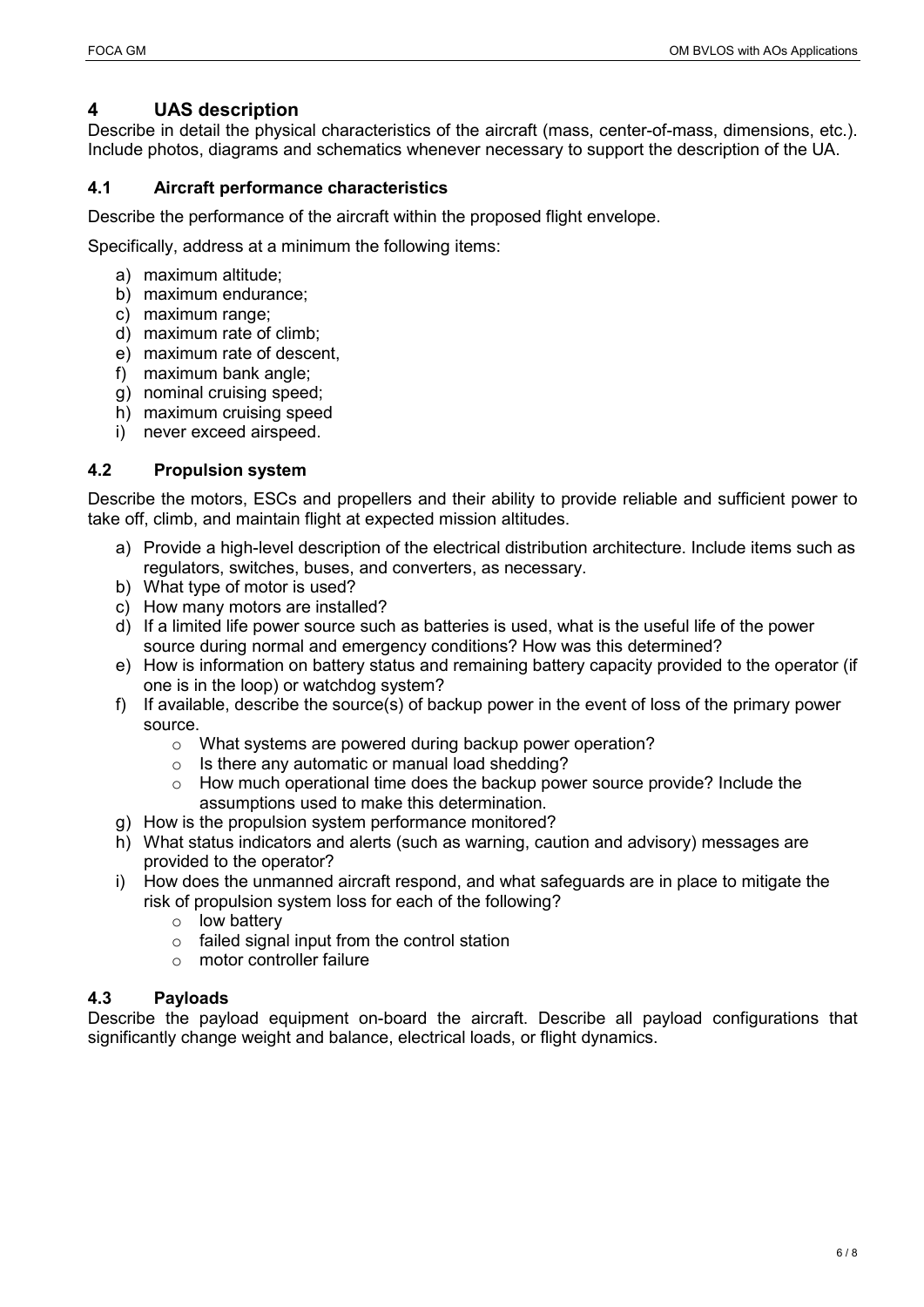#### <span id="page-8-0"></span>**5 UAS control segment**

Provide an overall system architecture diagram of the avionics architecture. Include the location of all air data sensors, antennas, radios, and navigation equipment. Describe any redundant system, if available.

#### <span id="page-8-1"></span>**5.1.1 Navigation**

- a) How does the UAS determine its location?
- b) How does it navigate to its intended destination?
- c) Describe the procedures to test the altimeter navigation system (position, altitude)?
- d) How does the system identify and respond to a loss of the primary means of navigation?
- e) Is there a backup means of navigation?
- f) How does the system respond to a loss of the secondary means of navigation, if available?

#### <span id="page-8-2"></span>**5.1.2 Autopilot**

- a) How was the autopilot system developed? Which industry or regulatory standards were used in the development process?
- b) Is the autopilot a commercial off-the-shelf (COTS) product? If so, name the type/manufacturer and provide the criteria that was used in selecting the COTS autopilot?
- c) Describe the procedures used to install the autopilot. How is correct installation verified? Reference any documents or procedures provided by the manufacturer and/or developed by your organisation.
- d) A management of the control software versions shall be available.
- e) Does the autopilot employ input limit parameters to keep the aircraft within defined limits (structural, performance, flight envelope, etc.)? If so, what are these limits? How were these limits defined and validated?

# <span id="page-8-3"></span>**5.1.3 Control station**

- a) Describe or diagram the CS configuration. Include screen shots of the control station displays.
- b) How accurately can the operator determine the attitude, altitude (or height) and position of the UA?
- c) What critical commands are safeguarded from inadvertent activation and how is that achieved (for example, is there a two-step process to command 'kill-engine')? What kind of inadvertent input could the operator enter to cause an undesirable outcome (for example, accidentally hitting the 'kill engine' command in flight)?
- d) What are the provisions taken against a CS display or interface lock-up?
- e) What alerts (such as warning, caution, and advisory) does the system provide to the operator (for example, low fuel or battery, failure of critical systems, operation out of control)?
- f) Describe the means of power to the CS, and redundancies if any.
- g) What are the procedures in place in case of CS loss of primary and secondary power (if any)?

#### <span id="page-8-4"></span>**5.1.4 Command and control link segment**

Provide a detailed control system architecture diagram that includes informational or data flows and subsystem performance. Include values for data rates and latencies, if known. Describe the control link(s) connecting the UA the CS and any other ground systems or infrastructures, if applicable.

Specifically address the following items:

a) What spectrum will be used for the control link? What is the maximum power spectrum?